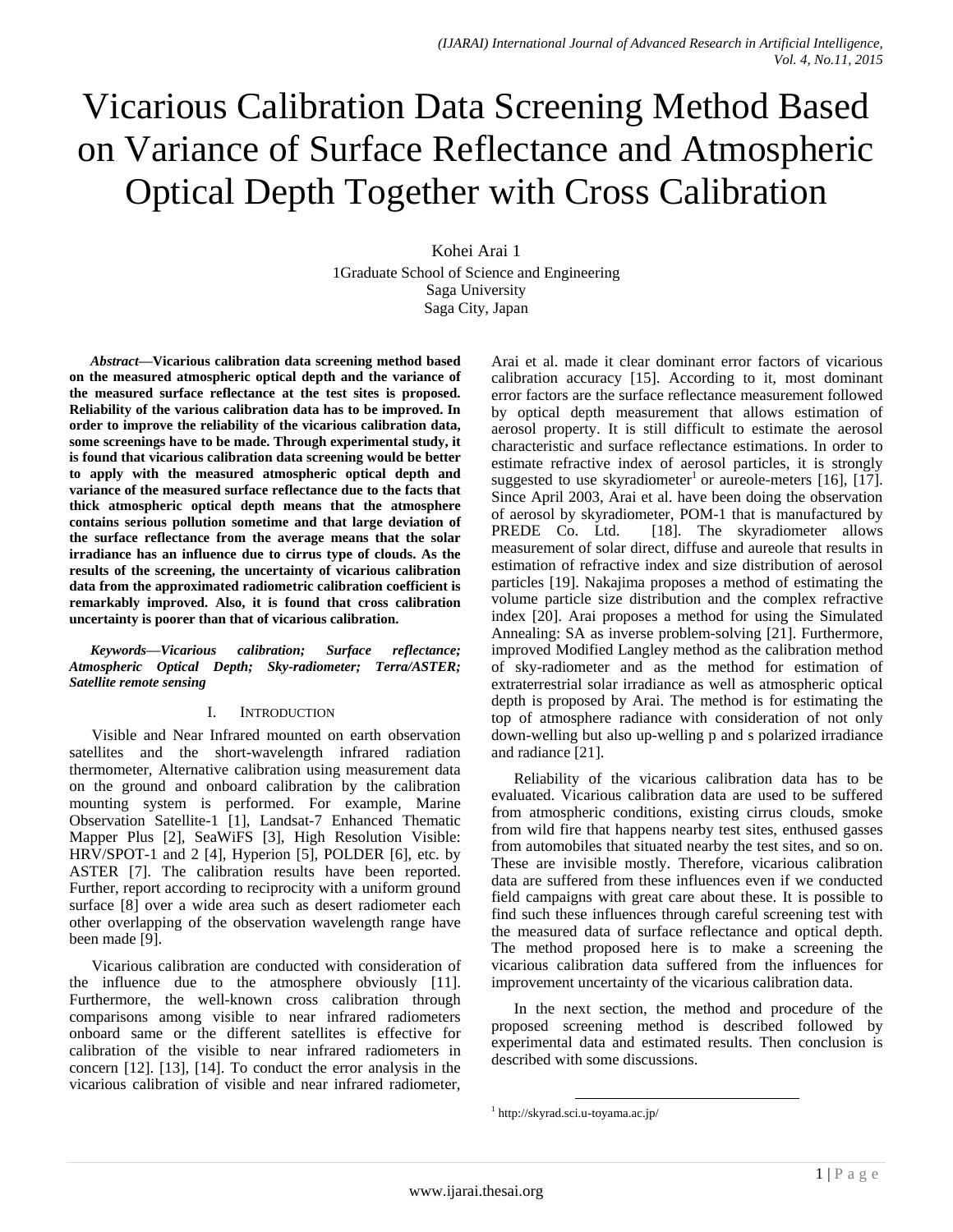### II. PROPOSED METHOD

# *A. Vicarious Calibration Method*

Flowchart of the reflectance based vicarious calibration method is shown in Figure 1. At the test site (relatively high surface reflectance of homogeneous area of desert which is situated at comparatively high elevation (thin atmosphere) is desired, field campaign is used to be conducted. At the field campaign, atmospheric optical depth, surface reflectance, column ozone, column water vapor is measured. From the measured atmospheric optical depth, size distribution can be estimated using Angstrome exponent together with extraterrestrial solar irradiance through Langley plot. Total atmospheric optical depth can be divided into Rayleigh scattering component due to atmospheric continuant, and Mie scattering component due to aerosol particles in the scattering components. On the other hand, absorption components due to water vapor, ozone and aerosols are also estimated. Rayleigh scattering component can be estimated with air-temperature and atmospheric pressure on the ground. Absorption due to ozone can be estimated with the absorption coefficient of ozone and the measured column ozone in unit of Dobson Unit. In the visible to near infrared wavelength region, major contribution is from atmospheric continuant  $(O_2, N_2)$ , water vapor, ozone, and aerosols. Therefore, these contributions in the forms of scattering and absorption have to be taken into account. Through radiative transfer equation solving process (mostly MODTRAN code is used to use) with the estimated influencing aforementioned parameters, Top of the Atmosphere: TOA radiance (at sensor radiance) can be estimated. Then the estimated TOA radiance is compared with satellite sensor data (Digital Number; DN is converted to radiance). Thus gain can be calibrated. This gain degradation is called as Radiometric Calibration Coefficient: RCC. It is referred to Vicarious Calibration Coefficient: RCCvic. On the other hands, most of visible to near infrared radiometer onboard satellites has own onboard calibration system. It provides Onboard Calibration Coefficient (OBC).



Fig. 1. Flowchart of reflectance based vicarious calibration method

Then it is possible to compare both coefficients.

# *B. Error Budget Analysis*

There are 8 error sources for the vicarious calibration. The result from error budget analysis of the vicarious calibration method is shown in Table 1.

TABLE I. ERROR BUDGET FOR REFLECTANCE BASED VICARIOUS CALIBRATION METHOD

| Error sources                                     | Error Type Error (%)    |      |
|---------------------------------------------------|-------------------------|------|
| Optical depth                                     | Random                  | 1.5  |
| Surface reflectance measurement instrument Random |                         | 2    |
| Standard plaque                                   | Systematic <sup>1</sup> |      |
| Averaging                                         | Random                  |      |
| Refractive index                                  | Random                  | 1.8  |
| Size distribution                                 | Random                  | 2    |
| Radiative transfer code                           | Systematic <sup>1</sup> |      |
| Registration                                      | Random                  |      |
| <b>RSS</b>                                        |                         | 4.06 |

Optical depth measurement has error of 1.5% while surface reflectance measurement instrument has 2% of error which includes Bi-Directional Reflectance Distribution Function: BRDF effect. Standard plaque is used as reference of reflectance and has 1% of error. Estimation accuracy of refractive index and size distribution is not high enough. 1.8 and 2 % of errors are suspected for each. Radiative transfer code has 1% of error while 1% of error is suspected due to registration of test site (location identification) in the satellite sensor image. Thus 4.06% error is suspected for vicarious calibration.

# *C. Vicarious Calibration Data Screening Method*

Reliability of the vicarious calibration data has to be evaluated. Vicarious calibration data are used to be suffered from atmospheric conditions, existing cirrus clouds, smoke from wild fire which happens nearby test sites, enthused gasses from automobiles which situated nearby the test sites, and so on. These are invisible mostly. Therefore, vicarious calibration data are suffered from these influences even if we conduct field campaigns with great care about these. It is possible to find such these influences through careful screening test with the measured data of surface reflectance and optical depth. The method proposed here is to make a screening the vicarious calibration data suffered from the influences for improvement uncertainty of the vicarious calibration data. There are two major factors, optical depth and standard deviation of the measured surface reflectance. By using threshold, vicarious calibration data can be screened.

# *D. Uncertainty of Vicarious Calibration*

Time series of RCCvic data can be approximated with appropriate function (Usually single exponential function of "a  $EXP(-b d) + c$ ") in the sense of trend analysis. Let be RCCvic' denotes the approximated RCCvic. Then uncertainty of vicarious calibration can be expressed in equation (1).

$$
U = SQRT(\Sigma(RCCvic-RCCvic^*)^2/n_i(n_i-p_i))
$$
\n(1)

where n and p denotes the number of vicarious calibration data and the condition number, respectively. Thus uncertainty of the vicarious calibration can be calculated.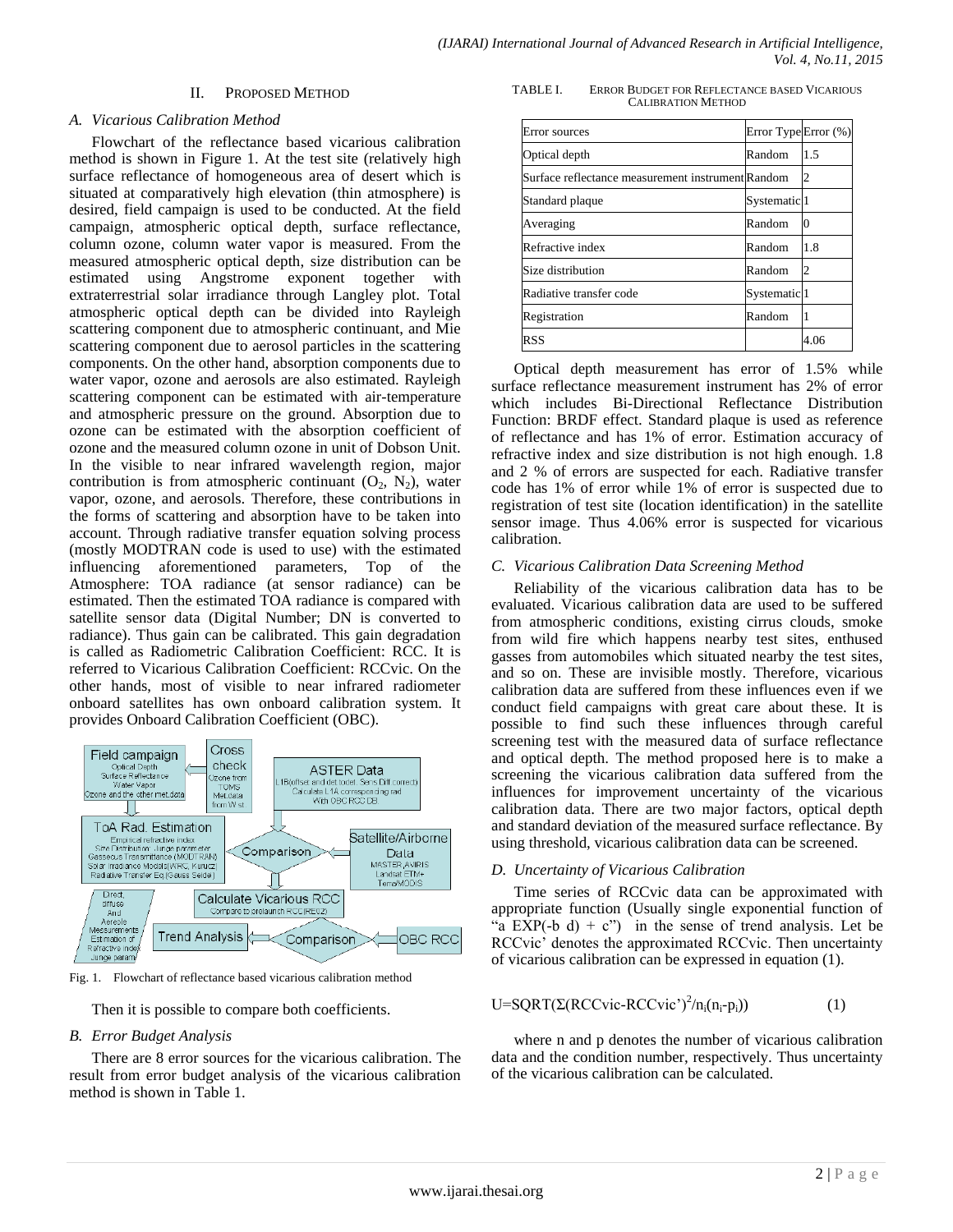# III. EXPERIMENT

# *A. Trend of the Vicarious Calibration Data*

One of examples of vicarious calibration data of ASTER/VNIR onboard Terra satellite is shown in Figure 2



Fig. 2. Vicarious calibration data of ASTER/VNIR onboard Terra satellite

ASTER/VNIR onboard Terra satellite was launched in December 1999. This is approximately 15 years data. Solid lines are approximated function with the single exponential function. It is clear that vicarious calibration data are scattered because there are many data which are influenced by the smoke due to wild fire, exhausted gasses from automobile, cirrus, etc. VNIR has three spectral bands, 1 to 3 which are corresponding to green, red and near infrared bands.

Table 2 shows the coefficients of the approximation function of vicarious calibration data as a function of days after launch, x.

TABLE II. COEFFICIENTS OF THE APPROXIMATION FUNCTION OF VICARIOUS CALIBRATION DATA AS A FUNCTION OF DAYS AFTER LAUNCH, X

| $y = b0 * exp(-b1 * x) + b2$ | Band1     | Band2     | Band3     |
|------------------------------|-----------|-----------|-----------|
| b <sub>0</sub>               | 0.2374657 | 0.2227815 | 0.194918  |
| h1                           | 0.0033325 | 0.0026667 | 0.0019807 |
| h2                           | 0.7551861 | 0.83      | 0.8468567 |

The difference between vicarious calibration data and the approximated vicarious calibration data is shown in Table 3 while uncertainty of vicarious calibration data defined in equation (1) is shown in Table 4, respectively.

TABLE III. DIFFERENCE BETWEEN VICARIOUS CALIBRATION DATA AND THE APPROXIMATED VICARIOUS CALIBRATION DATA

| Band1 |       | Band <sub>2</sub> | Band3 |
|-------|-------|-------------------|-------|
|       | 0.161 | 0.071             | 0.071 |

TABLE IV. UNCERTAINTY OF VICARIOUS CALIBRATION DATA DEFINED IN EQUATION (1)

| Band1     | Band <sub>2</sub> | Band3     |
|-----------|-------------------|-----------|
| 0.0101579 | 0.0067297         | 0.0067447 |

*B. Vicarious Calibration Data After the Screening* 

Figure 3 shows the vicarious calibration data trend after the screening.



Fig. 3. Vicarious calibration data trend after the screening

One of the examples of the measured surface reflectance for test site of Railroad Valley Playa in Nevada, USA which is acquired on 25 September 2015 is shown in Figure 4 while one if examples of the measured surface reflectance without screening of the test site Ivanpah Playa in California, USA which is acquired on 18 September 2015 is shown in Figure 4 (b), respectively.



(a)Railroad Valley Playa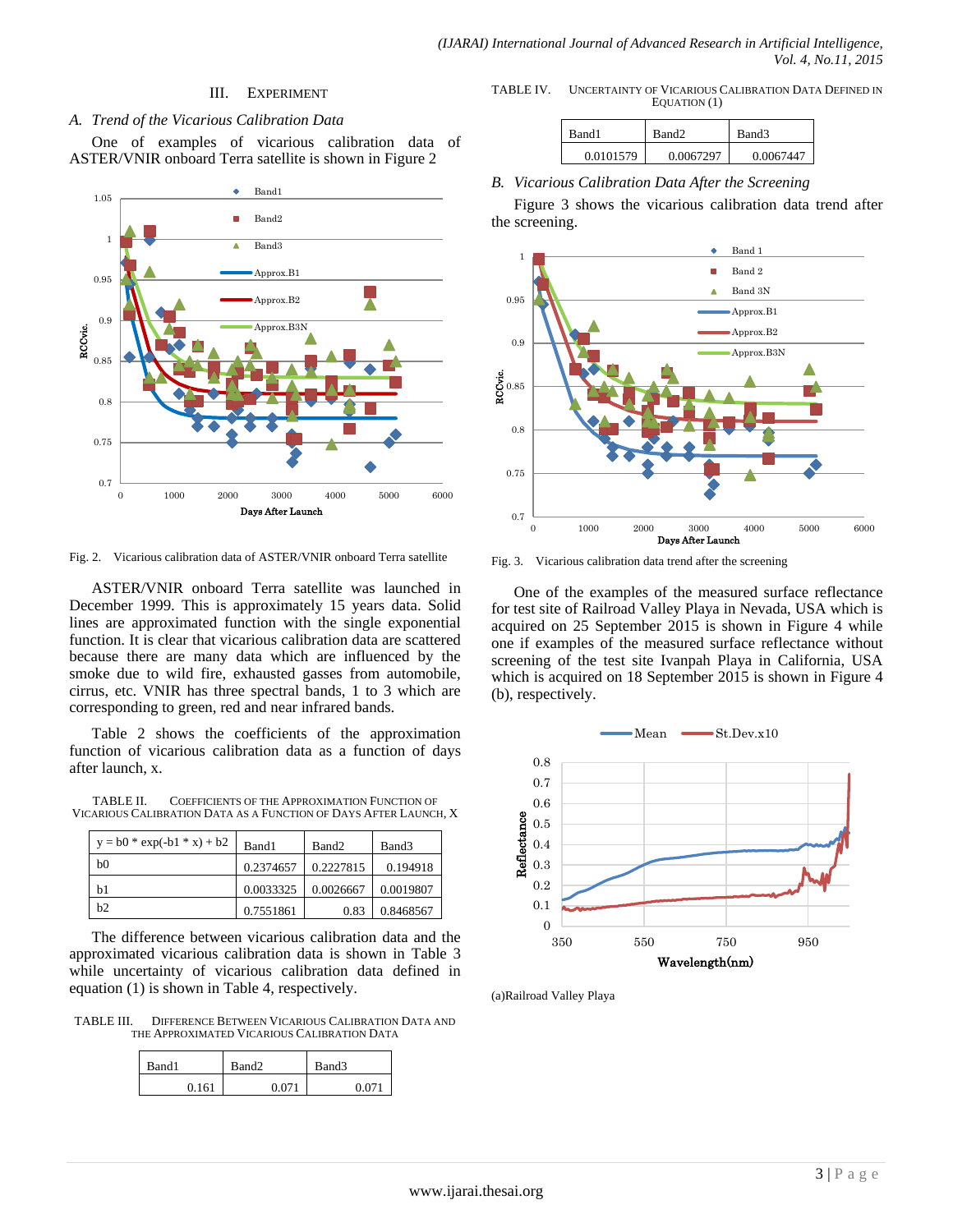



Fig. 4. Measured surface reflectance at the test sites

As shown in Figure 4, the measured surface reflectance between Ivanpah and Railroad Valley Playas are almost same while standard deviation of surface reflectance is quite different (standard deviation of Ivanpah playa is approximately 50% greater than that of Railroad Valley playa). Figure 5 (a) shows ASTER/VNIR image of Ivanpah playa while Figure 5 (b) shows that of Railroad Valley playa. Meanwhile, Figure 5 (c) shows ASTER/TIR image of Railroad Valley playa which shows the suspected existing cirrus. Although cirrus clouds cannot be seen in the ASTER/VNIR image of Railroad Valley playa, ASTER/TIR image shows existing of cirrus clouds almost all over the test site area. During the surface reflectance measurement, solar irradiance is changed a lot due to the existing cirrus. Therefore, the standard deviation of the measured surface reflectance is 50% much greater than that of Ivanpah playa. We would better to omit such unreliable vicarious calibration data.



(a)VNIR image of Ivanpah



(b)VNIR image of Railroad Valley



(c)TIR image of Railroad Valley

Fig. 5. ASTER/VNIR and TIR images of Ivanpah and Railroad Valley playas

Table 5 shows the coefficients of the approximation function of vicarious calibration data after the screening as a function of days after launch, x.

TABLE V. COEFFICIENTS OF THE APPROXIMATION FUNCTION OF VICARIOUS CALIBRATION DATA AFTER THE SCREENING AS A FUNCTION OF DAYS AFTER LAUNCH, X

| $y = b0 * exp(-b1 * x) + b2$ | Band1     | Band2     | Band3    |
|------------------------------|-----------|-----------|----------|
| $b\Omega$                    | 0.2374657 | 0.2227815 | 0.194918 |
| b1                           | 0.002     | 0.0016667 | 0.0013   |
| h2                           | 0.77      | 0.81      | 0.83     |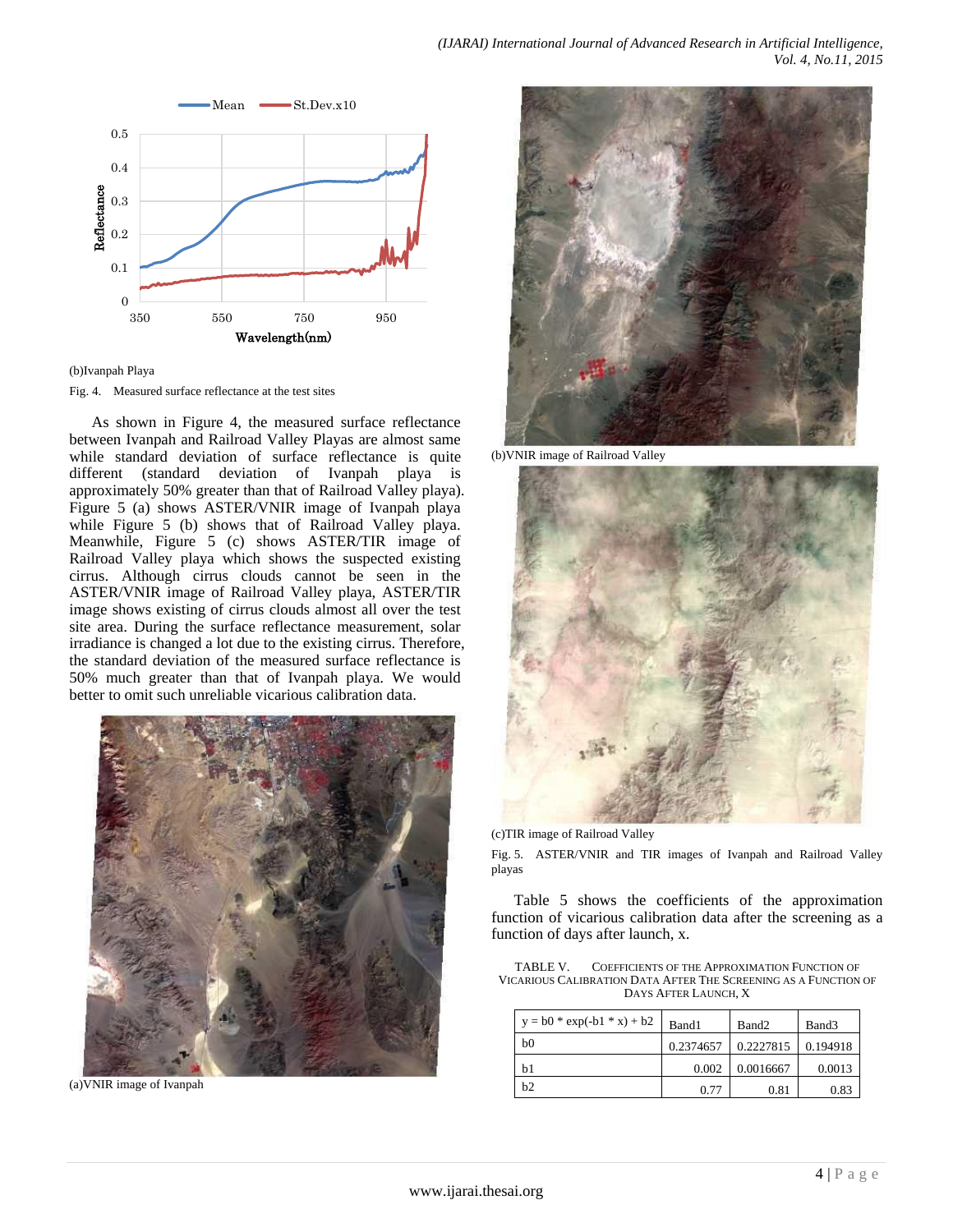The difference between vicarious calibration data and the approximated vicarious calibration data is shown in Table 6 while uncertainty of vicarious calibration data defined in equation (1) is shown in Table 7, respectively.

TABLE VI. DIFFERENCE BETWEEN VICARIOUS CALIBRATION DATA AND THE APPROXIMATED VICARIOUS CALIBRATION DATA

| Band1 | Band <sub>2</sub> | Band3 |
|-------|-------------------|-------|
| 0.040 | 0.024             | 0.036 |

TABLE VII. UNCERTAINTY OF VICARIOUS CALIBRATION DATA DEFINED IN EQUATION (1)

| Band1     | Band <sub>2</sub> | Band3     |
|-----------|-------------------|-----------|
| 0.0061288 | 0.0047501         | 0.0058725 |

It is found that uncertainty of vicarious calibration can be improved remarkably in particular for Band 1.

# *C. Error Budget Analysis of Cross Calibration*

MISR and MODIS sensors are onboard Terra satellite as well. The spectral coverage of MISR and MODIS are overlapped with ASTER/VNIR. Therefore, cross calibration can be done for VNIR and MISR (VNIR Band 1, 2, 3) and VNIR and MODIS (VNIR Band 2 and 3). Due to the fact that MODIS does not have the corresponding band for VNIR Band 1, cross calibration cannot be done. The results from error budget analysis are shown in Table 8. In the proposed cross calibration, it is conducted at the same dates for field campaigns because the vicarious calibration data can be used for cross calibration.

TABLE VIII. ERROR BUDGET FOR CROSS CALIBRATION

| Error items                                                  | Error sources                                | Error<br>(%) |
|--------------------------------------------------------------|----------------------------------------------|--------------|
| Uncertainty of the instruments for MISR, MODIS<br>comparison |                                              | 4.06         |
| Registration                                                 | Uniformity of the<br>surface.<br>reflectance |              |
| Spectral response                                            | Surface reflectance                          | 1.5          |
|                                                              | Atmospheric effect                           |              |
| <b>RSS</b>                                                   |                                              | 4.87         |

# *D. Cross Calibration Results with MISR*

Figure 6 shows the cross calibration data trend derived RCC (RCCcross) with MISR. It is possible to approximate with the same function of the single exponential function as a function of days after launch, x. The coefficients of the approximation function are shown in Table 9 while the difference between cross calibration data and the approximated data are shown in Table 10. Uncertainty defined as equation (1) for cross calibration with MISR is shown in Table 11. In comparison to the uncertainty of the vicarious calibration, cross calibration accuracy is not better than vicarious calibration obviously. It, however, is useful to find the biases between ASTER/VNIR and MISR.



Fig. 6. Cross calibration data of ASTER/VNIR with MISR onboard Terra satellite

TABLE IX. COEFFICIENTS OF THE APPROXIMATION FUNCTION OF CROSS CALIBRATION DATA AFTER THE SCREENING AS A FUNCTION OF DAYS AFTER LAUNCH, X

| $y = b0 * exp(-b1 * x) + b2$ | Band1     | Band2     | Band3    |
|------------------------------|-----------|-----------|----------|
| b <sub>0</sub>               | 0.2374657 | 0.2227815 | 0.194918 |
| b1                           | 0.002     | 0.0015    | 0.0013   |
| h2                           | 0.81      | 0.84      | 0.87     |

TABLE X. DIFFERENCE BETWEEN CROSS CALIBRATION DATA AND THE APPROXIMATED VICARIOUS CALIBRATION DATA

| Band1 | Band <sub>2</sub> | Band3  |
|-------|-------------------|--------|
| 8.985 | 9.844             | 10.508 |

TABLE XI. UNCERTAINTY OF CROSS CALIBRATION DATA DEFINED IN EQUATION (1)

| Band1     | Band <sub>2</sub>       | Band3 |
|-----------|-------------------------|-------|
| 0.0759393 | $0.0794899$ $0.0821237$ |       |

# *E. Cross Calibration Results with MODIS*

Figure 7 shows the cross calibration data trend derived RCC (RCCcross) with MODIS. It is possible to approximate with the same function of the single exponential function as a function of days after launch, x. The coefficients of the approximation function are shown in Table 12 while the difference between cross calibration data and the approximated data are shown in Table 13. Uncertainty defined as equation (1) for cross calibration with MODIS is shown in Table 14. In comparison to the uncertainty of the vicarious calibration, cross calibration accuracy is not better than vicarious calibration obviously. It, however, is useful to find the biases between ASTER/VNIR and MODIS.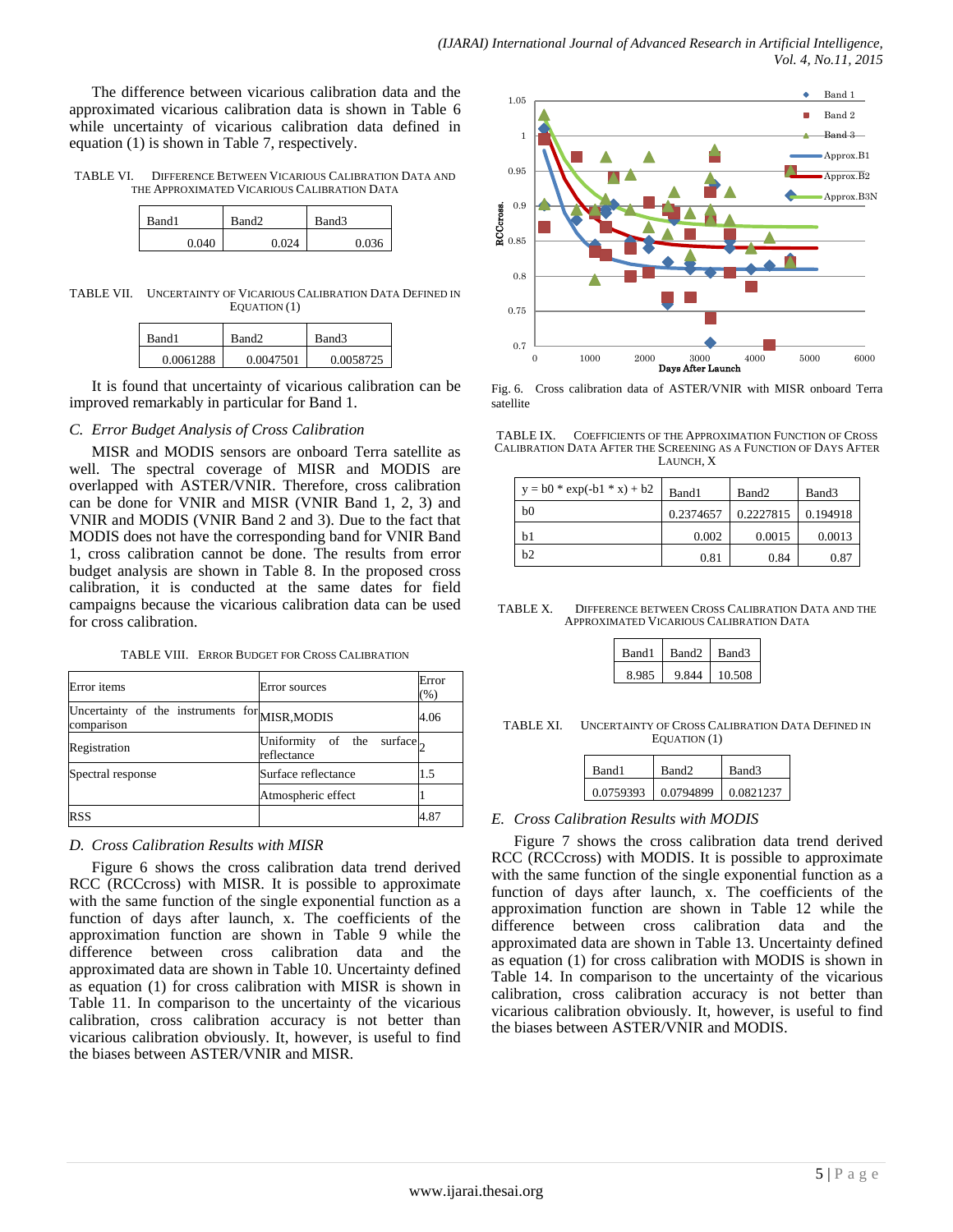

Fig. 7. Cross calibration data of ASTER/VNIR with MODIS onboard Terra satellite

| <b>TABLE XII. COEFFICIENTS OF THE APPROXIMATION FUNCTION OF CROSS</b> |
|-----------------------------------------------------------------------|
| CALIBRATION DATA AFTER THE SCREENING AS A FUNCTION OF DAYS AFTER      |
| LAUNCH, X                                                             |

| $y = b0 * exp(-b1 * x) + b2$ | Band1 | Band <sub>2</sub> | Band3       |
|------------------------------|-------|-------------------|-------------|
| b <sub>0</sub>               |       | 0.222781456       | 0.194918032 |
| b <sub>1</sub>               |       | 0.0015            | 0.0013      |
| h2                           |       | 0.8               | 0.85        |

TABLE XIII. DIFFERENCE BETWEEN CROSS CALIBRATION DATA AND THE APPROXIMATED VICARIOUS CALIBRATION DATA

| Band1 | Band <sub>2</sub> | Band <sub>3</sub> |
|-------|-------------------|-------------------|
|       | 8.884             | 10.035            |

TABLE XIV. UNCERTAINTY OF CROSS CALIBRATION DATA DEFINED IN EQUATION (1)

| Band1 Band2 | Band3                     |
|-------------|---------------------------|
|             | 0.075513481   0.080253544 |

As the results from the uncertainty evaluations of the cross calibration between ASTER/VNIR and MISR as well as MODIS, it is almost same between cross calibrations of ASTER/VNIR and MISR as well as MODIS. It is also found that the uncertainty of cross calibration is poorer than that of vicarious calibration.

#### IV. CONCLUSION

Vicarious calibration data screening method based on the measured atmospheric optical depth and the variance of the measured surface reflectance at the test sites is proposed. Reliability of the various calibration data has to be improved. In order to improve the reliability of the vicarious calibration data, screening has to be made. Through experimental study, it is found that vicarious calibration data screening would be better to apply with the measured atmospheric optical depth and variance of the measured surface reflectance due to the facts that thick atmospheric optical depth means that the atmosphere contains serious pollution sometime and that large deviation of surface reflectance from the average means that the solar irradiance has influence due to cirrus type of clouds. As the results of the screening, the uncertainty of vicarious calibration data from the approximated radiometric calibration coefficient is remarkably improved. Also, it is found that cross calibration uncertainty is poorer than that of vicarious calibration.

### ACKNOWLEDGEMENTS

Author would like to thank Dr. Akira Ono of National Institute of Advanced Industrial Science and Technology: AIST for his initiating of this research works. Also, author would like to thank Dr. Satoshi Tsuchida and his research staff, Japanese Space Systems: JSS members together with Dr. Kurtis Thome of NASA/GSFC as well as Prof. Dr. Stuart Biggar and his research staff for their contributions of the field experiments and valuable discussions.

#### **REFERENCES**

- [1] Arai K., Preliminary assessment of radiometric accuracy for MOS-1 sensors, International Journal of Remote Sensing, 9, 1, 5-12, 1988.
- [2] Barker, JL, SK Dolan, et al., Landsat-7 mission and early results, SPIE, 3870, 299-311, 1999.
- [3] Barnes, RA, EEEplee, et al., Changes in the radiometric sensitivity of SeaWiFS determined from lunar and solar based measurements, Applied Optics, 38, 4649-4664, 1999.
- [4] Gellman, DI, SF Biggar, et al., Review of SPOT-1 and 2 calibrations at White Sands from launch to the present, Proc. SPIE, Conf.No.1938, 118-125, 1993.
- [5] Folkman, MA, S.Sandor, et al., Updated results from performance characterization and calibration of the TRWIS III Hyperspectral Imager, Proc. SPIE, 3118-17, 142, 1997.
- [6] Hagolle, O., P.Galoub, et al., Results of POLDER in-flight calibration, IEEE Trans. On Geoscience and Remote Sensing, 37, 1550-1566, 1999.
- [7] Thome, K., K. Arai, S. Tsuchida and S. Biggar, Vicarious calibration of ASTER via the reflectance based approach, IEEE transaction of GeoScience and Remote Sensing, 46, 10, 3285-3295, 2008.
- [8] Cosnefroy, H., M.Leroy and X.Briottet, Selection and characterization of Saharan and Arabian Desert sites for the calibration of optical satellite sensors, Remote Sensing of Environment, 58, 110-114, 1996.
- [9] Arai, K., In-flight test site cross calibration between mission instruments onboard same platform, Advances in Space Research, 19, 9, 1317-1328, 1997.
- [10] Nicodemus, FE, "Directional Reflectance and Emissivity of an Opaque Surface", Applied Optic (1965), or FE Nicodemus, JC Richmond, JJ Hsia, IW Ginsber, and T. Limperis, "Geometrical Considerations and Nomenclature for Reflectance, ", NBS Monograph 160, US Dept. of Commerce (1977).
- [11] Slater, PN, SFBiggar, RGHolm, RDJackson, Y.Mao, MSMoran, JMPalmer and B.Yuan, Reflectance-and radiance-based methods for the in-flight absolute calibration of multispectral sensors, Remote Sensing of Environment, 22, 11-37, 1987.
- [12] Kieffer, HH and RL Wildey, Establishing the moon as a spectral radiance standard, J., Atmosphere and Oceanic Technologies, 13, 360- 375, 1996.
- [13] Arai, K., Atmospheric Correction and Residual Errors in Vicarious Cross-Calibration of AVNIR and OCTS Both Onboard ADEOS, Advances in Space Research, 25, 5, 1055-1058, 1999.
- [14] Liu;. JI, Z. Li, YL Qiao, Y.-J. Liu, and Y.-X. Zhang, A new method for cross-calibration of two satellite sensors, Int J. of Remote Sensing, 25 , 23 5267-5281 , 2004 .